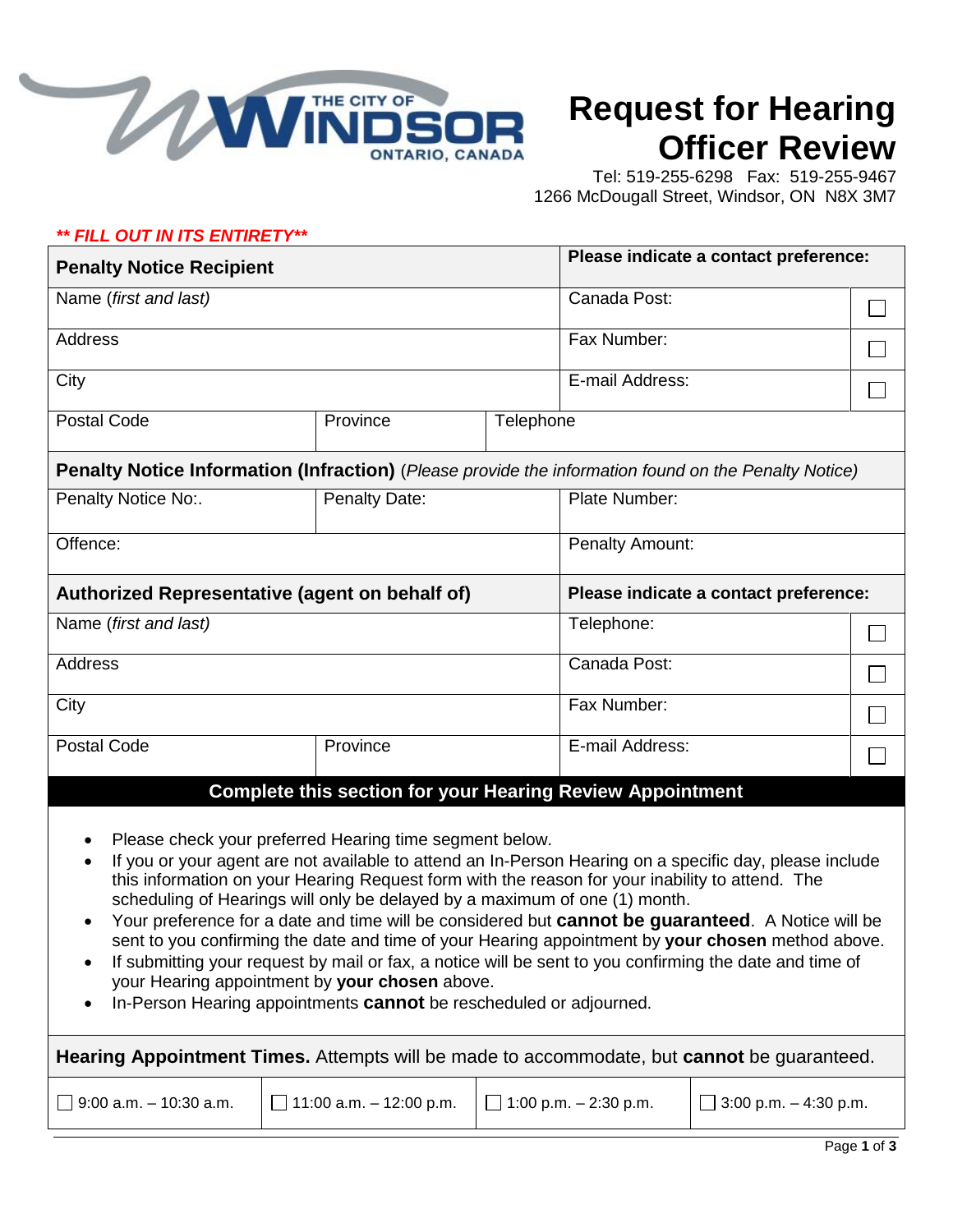| Reason for Hearing Request - You are required to provide specific reason(s).                                                                                                                                                                                                                                                                                                                                                                                                                                                                                                                                                                                                                                                                                                                                                                                                                                                                                                                             |      |  |  |  |
|----------------------------------------------------------------------------------------------------------------------------------------------------------------------------------------------------------------------------------------------------------------------------------------------------------------------------------------------------------------------------------------------------------------------------------------------------------------------------------------------------------------------------------------------------------------------------------------------------------------------------------------------------------------------------------------------------------------------------------------------------------------------------------------------------------------------------------------------------------------------------------------------------------------------------------------------------------------------------------------------------------|------|--|--|--|
| Please provide a factual and detailed explanation of your reason(s) for your Review request.<br>$\bullet$<br>If you wish to support your Review with images or other documentation please bring them with you at<br>$\bullet$<br>your scheduled In-Person Hearing Review.<br>If more room is required -please attach separate sheet.<br>Do you wish to use the same explanation as the Screening Request?<br>$YES \Box$<br>NO<br>$\bullet$<br>(if NO, use space below for additional information)                                                                                                                                                                                                                                                                                                                                                                                                                                                                                                        |      |  |  |  |
|                                                                                                                                                                                                                                                                                                                                                                                                                                                                                                                                                                                                                                                                                                                                                                                                                                                                                                                                                                                                          |      |  |  |  |
|                                                                                                                                                                                                                                                                                                                                                                                                                                                                                                                                                                                                                                                                                                                                                                                                                                                                                                                                                                                                          |      |  |  |  |
|                                                                                                                                                                                                                                                                                                                                                                                                                                                                                                                                                                                                                                                                                                                                                                                                                                                                                                                                                                                                          |      |  |  |  |
|                                                                                                                                                                                                                                                                                                                                                                                                                                                                                                                                                                                                                                                                                                                                                                                                                                                                                                                                                                                                          |      |  |  |  |
|                                                                                                                                                                                                                                                                                                                                                                                                                                                                                                                                                                                                                                                                                                                                                                                                                                                                                                                                                                                                          |      |  |  |  |
|                                                                                                                                                                                                                                                                                                                                                                                                                                                                                                                                                                                                                                                                                                                                                                                                                                                                                                                                                                                                          |      |  |  |  |
|                                                                                                                                                                                                                                                                                                                                                                                                                                                                                                                                                                                                                                                                                                                                                                                                                                                                                                                                                                                                          |      |  |  |  |
|                                                                                                                                                                                                                                                                                                                                                                                                                                                                                                                                                                                                                                                                                                                                                                                                                                                                                                                                                                                                          |      |  |  |  |
| Attachment(s) Included:<br>No (please check one)<br><b>YES</b><br>$\perp$                                                                                                                                                                                                                                                                                                                                                                                                                                                                                                                                                                                                                                                                                                                                                                                                                                                                                                                                |      |  |  |  |
| <b>Statement of Penalty Notice Recipient</b>                                                                                                                                                                                                                                                                                                                                                                                                                                                                                                                                                                                                                                                                                                                                                                                                                                                                                                                                                             |      |  |  |  |
| I represent and I agree that:<br>I am the registered owner of the vehicle (for Parking Penalty Notices only); or agent<br>$\bullet$<br>I acknowledge that if I fail to appear and to remain at my scheduled In-<br>$\bullet$<br>Person Hearing Review until my matter has been determined by the<br>Hearing Officer, I will be deemed to have abandoned my request for a<br>Hearing Review, the Administrative Penalty will be affirmed, and I will be<br>liable for an additional fee for having failed to appear (currently \$100.00).<br>The City of Windsor will not be held responsible for illegible or incomplete forms, nor will it be<br>responsible for the untimely deliverance of forms through Canada Post.<br>Failure to complete this form in its entirety may result in the Administrative Penalty and additional fees<br>being affirmed.<br>Standard Courtroom codes of conduct will apply.<br>$\bullet$<br>I have read and understand the conditions of this application.<br>$\bullet$ |      |  |  |  |
| Signature                                                                                                                                                                                                                                                                                                                                                                                                                                                                                                                                                                                                                                                                                                                                                                                                                                                                                                                                                                                                | Date |  |  |  |
| <b>Instructions for Submitting In-Person Hearing Review Requests</b>                                                                                                                                                                                                                                                                                                                                                                                                                                                                                                                                                                                                                                                                                                                                                                                                                                                                                                                                     |      |  |  |  |
| Please submit your completed form to the City of Windsor by:<br>In person or by Canada Post to City of Windsor, Public Works, 1266 McDougall Street, Windsor,<br>$\bullet$<br>Ontario N8X 3M7<br>Or by Fax: 519-255-9467.<br>$\bullet$                                                                                                                                                                                                                                                                                                                                                                                                                                                                                                                                                                                                                                                                                                                                                                   |      |  |  |  |